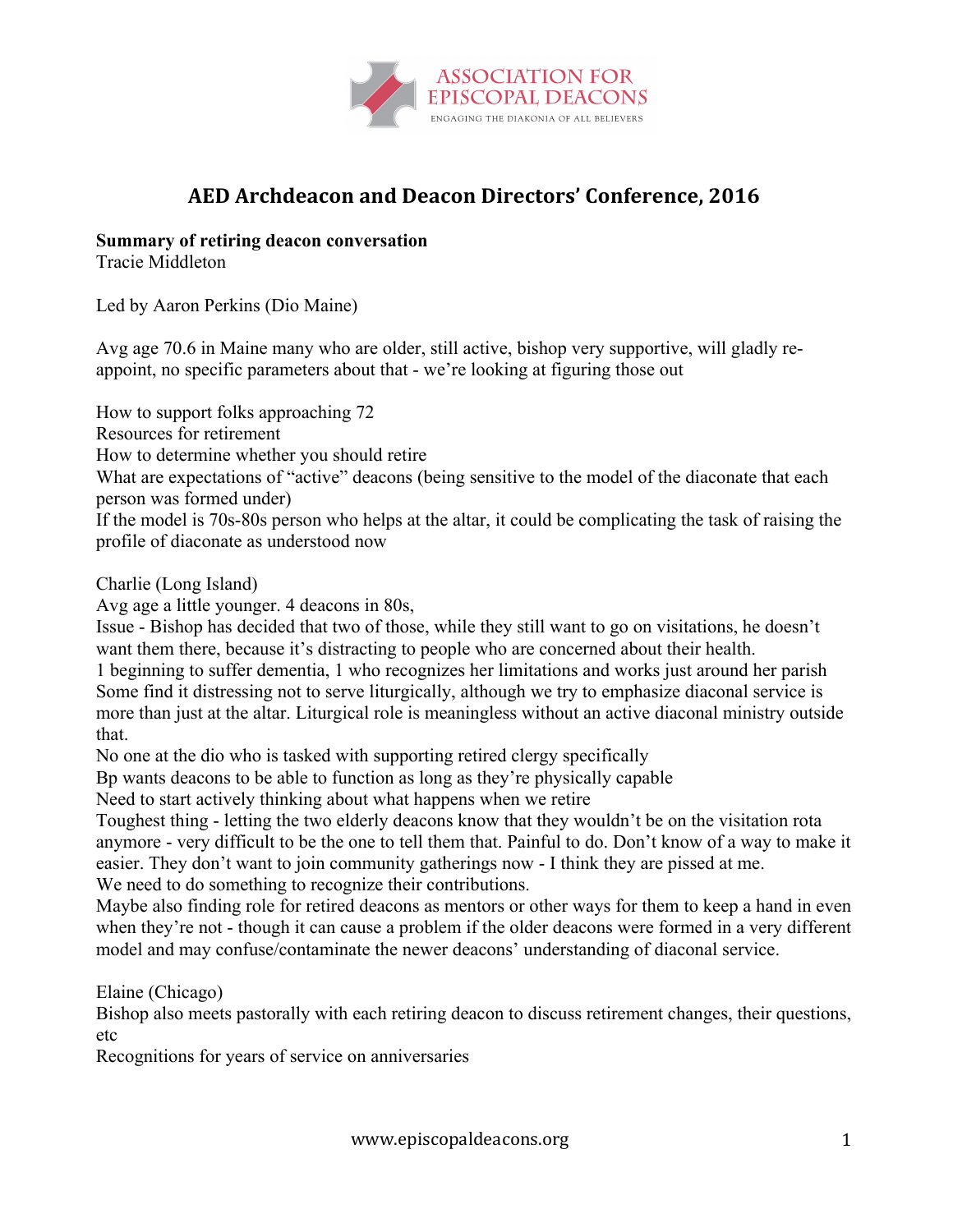

Beth – (Dio Oregon)

An early request from the Bishop about resignation at age 72. If they wish to continue, in same letter of resignation, also indicate desire to continue, and that decision will be made on a case by case basis Several had to be retired- while they were not happy about it

It's not that we're picking on deacons - it's the canon - all clergy retire at 72

Send a letter to folks who are approaching 72 - remind of canon and how to indicate desire to continue. Bishop usually contacts the rector to ask about the deacon's contribution - is it helping or not?

Had a number of deacons not functioning well - rather than define what active deacons do, we defined what a retired deacon looks like.

Retirement usually means retiring from liturgical service, not necessarily from outreach or other ministries

Also talk with them about 'where will you attend church?' Because not back at the church where they served

How to include retired deacons in life of deacons - annual lunch for all : retired and active Occasionally a deacon is asked to come out of retirement, but letter of agreement is very specific, with exit strategy

Process was laid out with an initial letter to everyone "this is the canon, and we're going to begin following it"

Example letter

# Jan – (Rhode Island)

Similar to Beth's but we also say that each year, they can submit another letter if their wishes change Rector knows that if they choose to use the deacon liturgically on occasion, they can ask the retired deacon to do that without involving the diocese/bishop

One example of a congregation handling a deacon's limitation - she can't walk - she sits in a spot in the center of the congregation, someone carries the gospel book to her, and she steps into the aisle and proclaims the gospel.

Young retired deacon serving as chaplain to the other retired deacons, contact them by phone at least once a week.

Various ways to care for retired deacons

Monthly deacon community meetings (because that works for us in a small area), annual retreat offering to coordinate rides for those who don't drive, meet in one building, first floor, ways to keep them included in community

Collars - their choice, they can if they want

Bruce Bower – (WMissouri)

Big part of identity, being a deacon, being included in the community is important

Patty (Rio Grande)

In spread-out dioceses, many deacons are the only one. They were in model of functioning liturgically and in the parish, not much social ministry.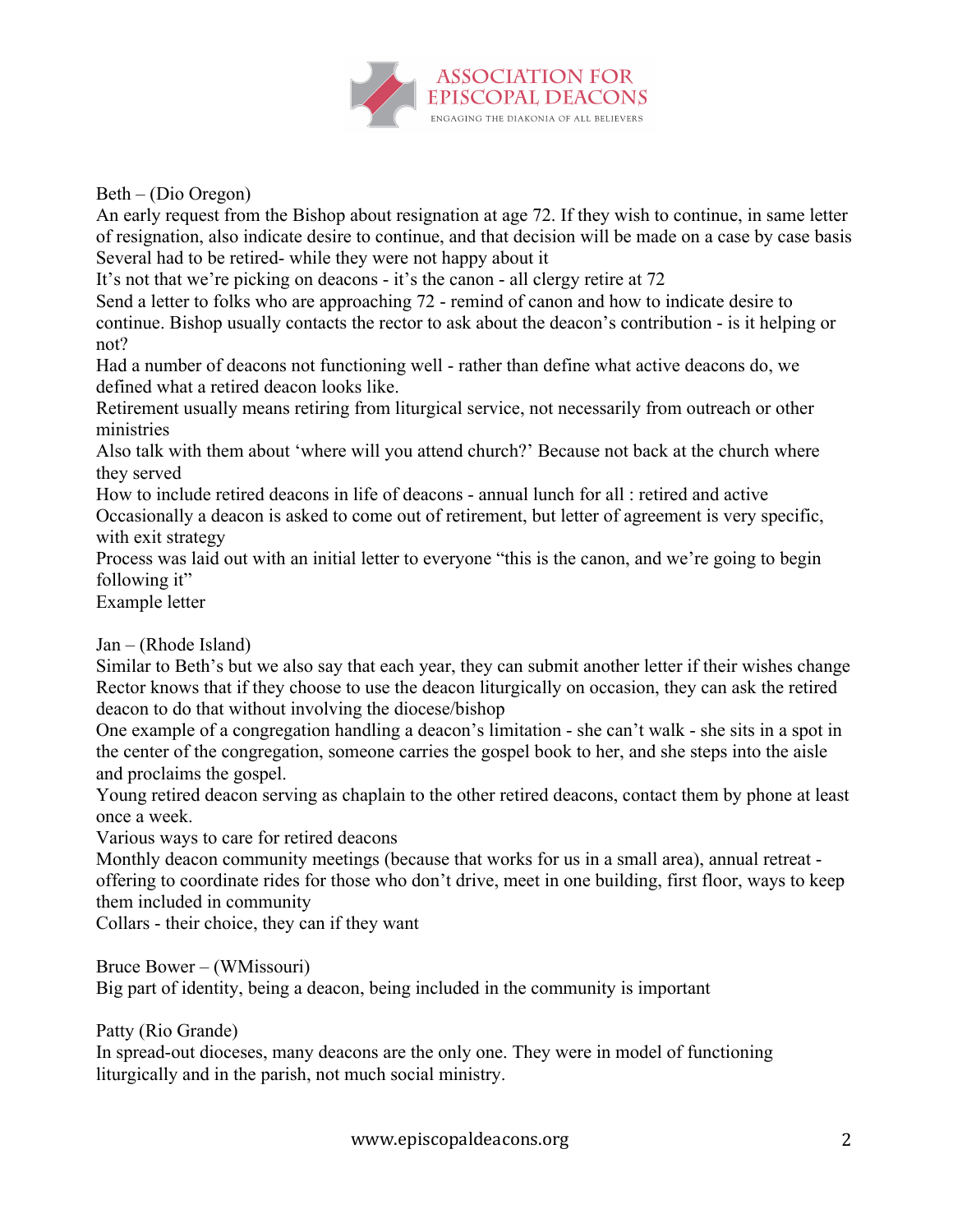

How to retire them when they have such a long and vital rol in their church community, especially when there is no one else in their community to take up that role

## Sarah Getts (AZ)

Helping in rural areas - plan to go visit that church with priest, deacon, sit down together to create the letter of agreement - and look at their abilities to serve, etc.

IF we keep our elderly deacons going, it could be a barrier to others coming in, or it could be a model. Talk with the priest about whether there are members in the parish that could be raised up as deacons.

### $Ed -$

I'll be submitting a letter of resignation soon, myself. I will say this time that I want to continue, and I'll need to decide that every year. I can see that at some point in the future, I will probably decide that I don't want to do that anymore.

We're all in the process of initiating our letters of agreement, so beginning to start following canons. Plan to do that annually afterwards, so it's easier to make changes along the way as needed. Concerned that some of our deacons who have retired have also removed themselves from everything.

### Becky Scott

Remind those who were forced to retire - remind them they are an icon of service, and they're still involved; liturgical piece gets to be all about us very quickly. Importance of supporting the clergy leadership in place.

# $Jn(TX)$

Reminding that being a deacon 'is not what we do but who we are'

Kristi Neale (WNC)

Things needed to be stated in 'Covenant' with parish (distinguish b/w active and retired. 'Letter of Agreement' for retired; "Covenant" for active)

State expectations more explicitly in covenant (ie.having a spiritual director, reminding about retirement canon.

#### Jamesetta (LA)

I'll be retiring. Is there a way we could have a workshop relating to CPG and pension plans - maybe a year before. Gathering with deacons to look at their plans as retirement is coming up - how to start drafting the letter.

#### CPG

CPG Wellness seminars - they will come out and do that for a diocese CREDO also; needing to develop it for deacons CPG - what they'll be willing to do for deacons across the board